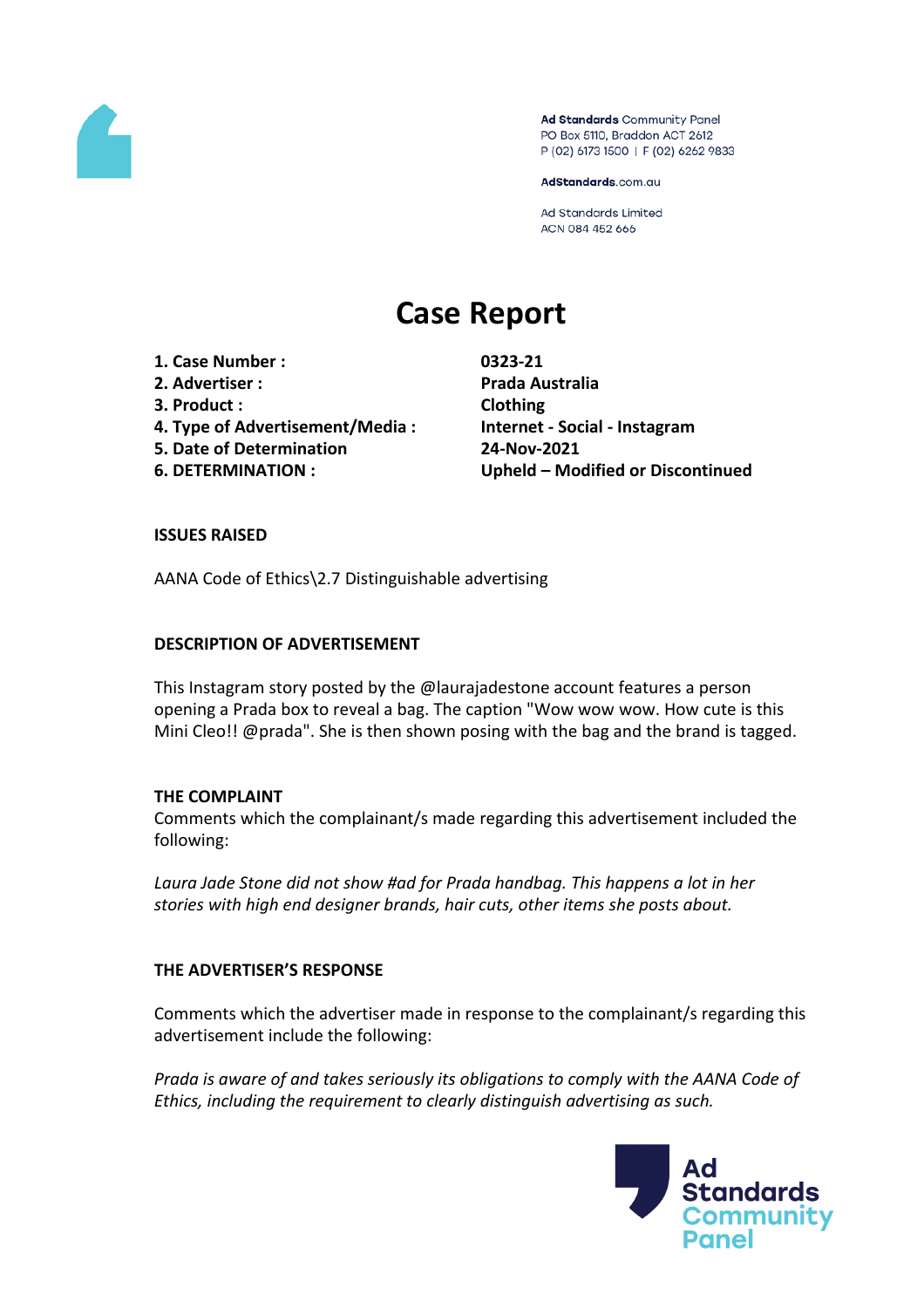

*We understand that in this case, the complaint received relates to paragraph 2.7 of the Code relating to distinguishable advertising, and there is no question of possible breach of any other section of the Code.*

*The background to the case is that the item in question, a Prada Cleo bag, was gifted to the influencer Laura Jade Stine without any formal arrangement in place which required her to post about it, which may have led the influencer to believe she was not obliged to label her posts. The Instagram posts made by the influencer which are the subject of the complaint, which were made on 4th November 2021, were created by the influencer, and not by Prada, and they are no longer available to view. We do not have a copy of these posts, but we are able to provide the screen shots attached to this response.*

*However, on becoming aware of the issue, Prada discussed it with he influencer's agent and following our request, in subsequent posts relating to the Prada item in question, she has added the word "#gift" in the caption.*

*Furthermore to avoid similar issues in future, we will, going forward, provide clearer guidance in relation to gifts provided to influencers to the effect that, even if they are not contractually bound to post about them, if they decide to do so, they must clearly label them in accordance with the Code.*

*Since the posts which are the subject of the complaint are no longer available to view, we trust that the above will address the complaint.*

# **THE DETERMINATION**

The Ad Standards Community Panel (the Panel) considered whether this advertisement breaches Section 2 of the AANA Code of Ethics (the Code).

The Panel noted the complainant's concern that the Instagram post did not disclose that it was sponsored.

The Panel viewed the advertisement and noted the advertiser's response.

## **Section 2.7: Advertising or Marketing Communication shall be clearly distinguishable as such.**

#### **Is the material advertising?**

The Panel noted that it must consider two matters:

- Does the material constitute an 'advertising or marketing communication', and if so
- Is the advertising material clearly distinguishable as such?

#### **Does the material constitute an 'advertising or marketing communication'?**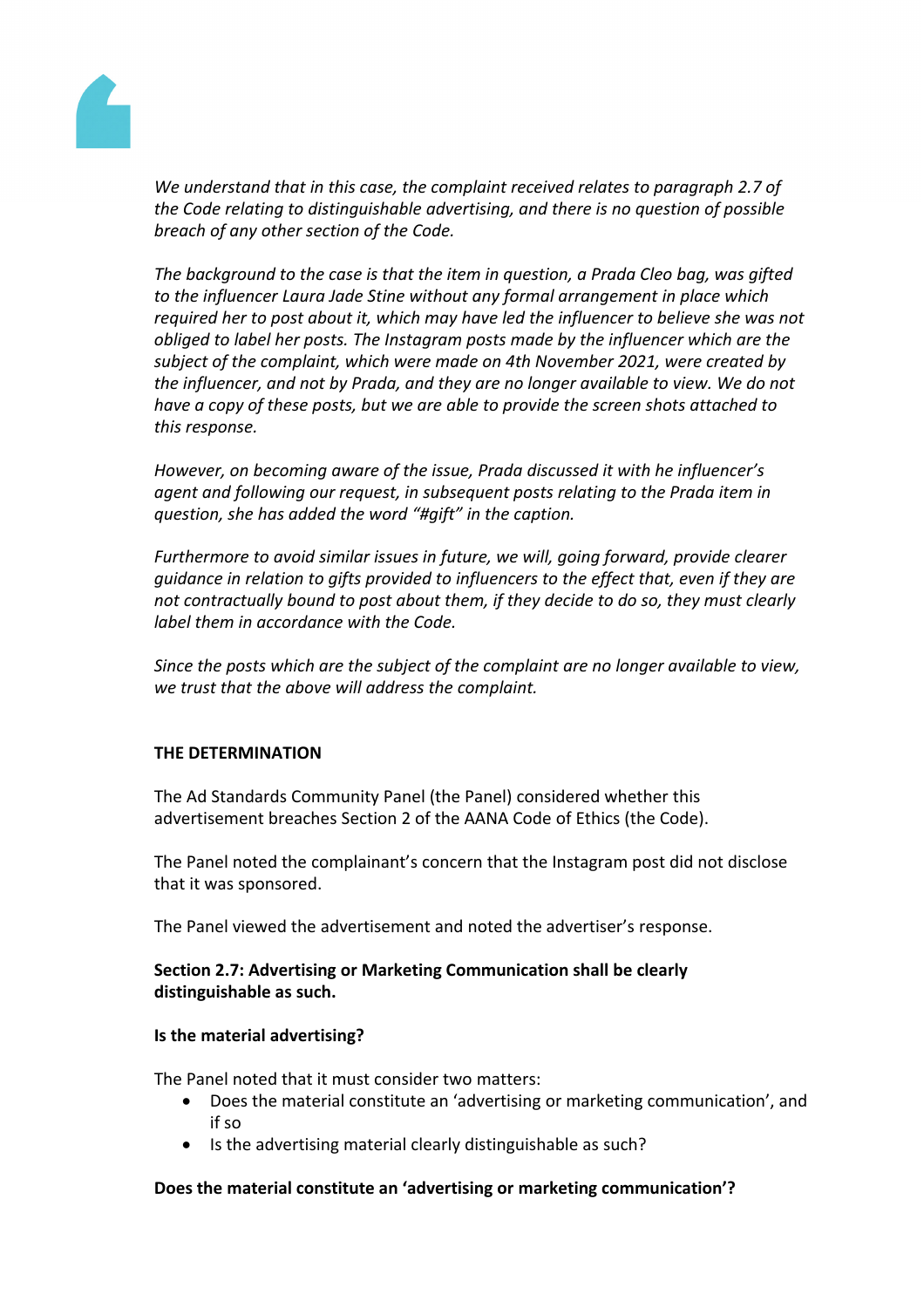

The Panel noted the definition of advertising in the Code. Advertising means: "any advertising, marketing communication or material which is published or broadcast using any Medium or any activity which is undertaken by, or on behalf of an advertiser or marketer,

- over which the advertiser or marketer has a reasonable degree of control, and
- that draws the attention of the public in a manner calculated to promote or oppose directly or indirectly a product, service, person, organisation or line of conduct".

The Panel considered that the placement of the product, highlighting the product and the combination of four Instagram stories did amount to material which would draw the attention of the public in a manner designed to promote the brand.

With regards to whether the advertiser or marketer has a reasonable degree of control, the Panel noted that the advertiser had advised they had given the product to the Ms Stone with no formal arrangement requiring her to post about it

The Panel noted that in the case of gifts to influencers the context in which the product is given cannot be ignored. The Panel noted that influencers operate as an advertising medium utilised by businesses to promote their brands and products. The Panel noted that many influencers have agents and that businesses exist which put brands and influencers in touch with each other. The Panel noted that influencers are sometimes paid, and sometimes provided with free product. The Panel noted that influencers' posts may also be created in circumstances in which there is no relationship context. The Panel considered that the Code's requirements should be interpreted with its purpose in mind, that is to ensure that consumers are informed, and that influencers should be transparent about their relationships with brands.

The Panel noted that the advertiser chose to send Ms Stone a gift. The Panel considered that while there was no direct request or stipulation for Ms Stone to post about the gift, it is reasonable to assume that the motivation for an advertiser to provide free product to an influencer is that they will post about the product or otherwise draw the attention of their followers to the brand as Ms Stone did in this case. The Panel considered that the advertiser has undertaken the activity of giving a gift to an influencer, and in choosing to send the gift they are exercising a degree of control, and the post did draw the attention to the product.

For these reasons, the Panel considered that the Instagram stories did meet the definition of advertising in the Code.

#### **Is the material clearly distinguishable as such?**

The Panel noted the Practice Note for the Code states:

*"Influencer and affiliate marketing often appears alongside organic/genuine user generated content and is often less obvious to the audience. Where an influencer or*